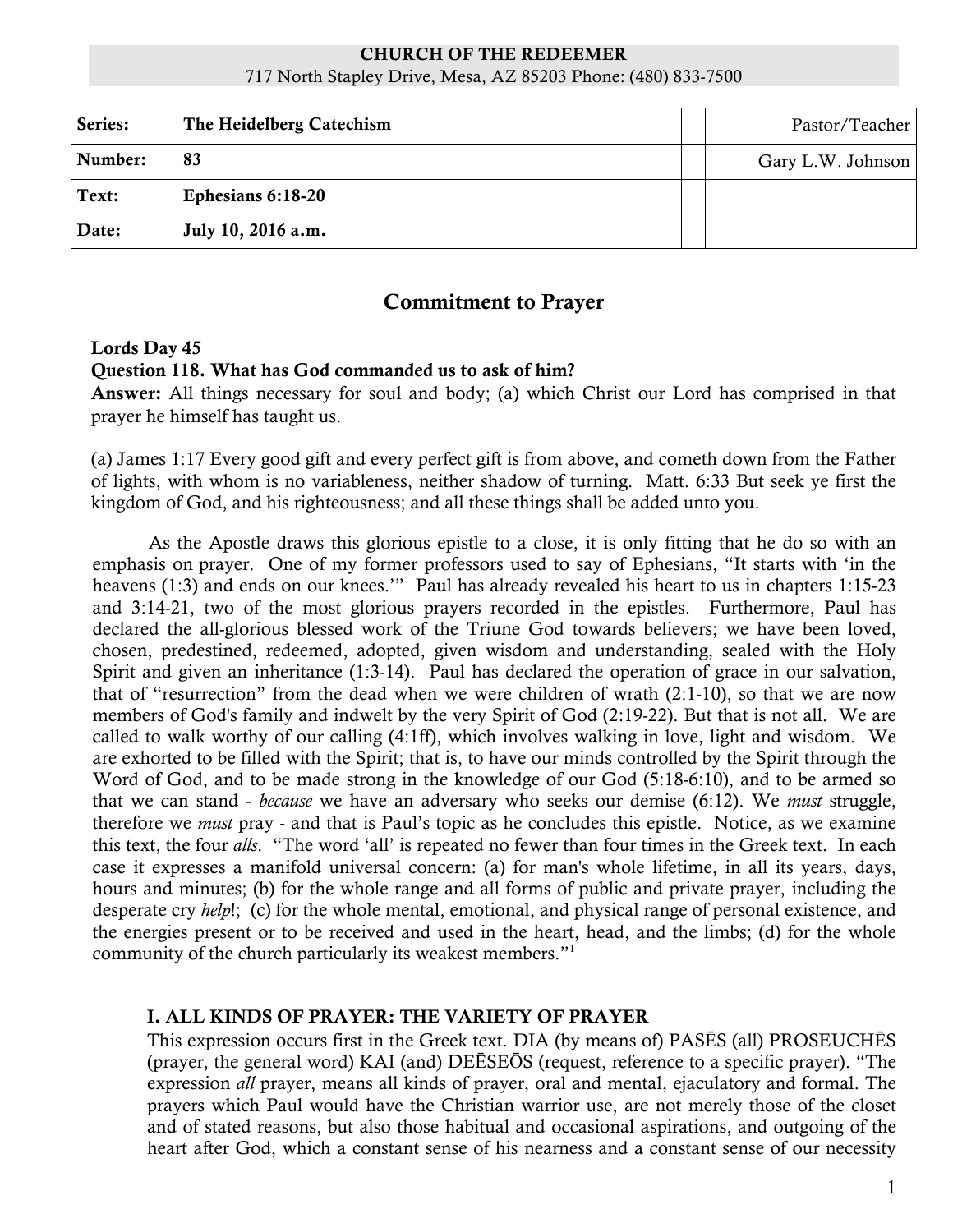must produce."2 Compare Philippians 4:6; I Timothy 2:l; 5:5.

# II. PRAYER AT ALL TIMES: THE FREQUENCY OF PRAYER (CF. ACTS 6:4)

PROSEUCHOMENOI (present middle participle of pray) EN (preposition, trans. "at") PANTI (every or all) KAIRŌ (time, occasion, or opportunity). This expression corresponds to "prayer without ceasing" in I Thessalonians 5:17; comp. also Luke 21:36; Proverbs 3:6. H.C.G. Moule points out that the word KAIRŌ has a definite character, that is, "at each, emerging crisis of need and trial, from greatest to least."<sup>3</sup> Although the word may refer to set times of prayer, it particularly points to specific occasions that occur during CHRONOS (time in sequence; chronology comes from this word). Regardless of the situation, any need at that *time*, should be made an opportunity for prayer. NOTE: "praying at all times *in the spirit*" what meaneth this? Fortunately we are not left to wonder, because the expression EN PNEUMATI occurs in 5:18. It does *not* refer to praying in "tongues" or the like - a subject the Apostle nowhere mentions in this epistle - or elsewhere with the EN PNEUMATI. What often passes for speaking in *tongues* today has no parallel in Scripture. In fact speaking gibberish is condemned. In Matthew 6:7 Jesus refers to the *babbling* of the gentiles (something not to be initiated. He uses the word BATTALOGEŌ which refers to what we would call onomatopoetic speech – sounds that are non-words (i.e. bzzz, whooz, ahchu!). As in 5:18, it is in the *sphere* of the Spirit. We are to pray not only under the influence of the Spirit, but in the sphere of the Spirit, which has, as in 5:18 (also Colossians 3:16) a direct reference to the Word of God. In other words, it is in the sphere of the Spirit *in Scripture* that we pray. We are to be directed by Scripture as the Spirit illuminates our understanding, cf. Jude 21.4

## III. PRAYER WITH ALL PERSEVERANCE: THE MANNER OF PRAYER

"...with this is mind, be alert and always keep on praying..." The expression "be alert" is AGRUPNOUNTES (present active participle) lit. to stay awake, to lie sleepless, to pass a sleepless night. Thus the word came to mean watchful, vigilant, alert to danger; "...and always keep on," PROSKARTERĒSIS, lit. perseverance, constancy. The word means to hold out, to endure, to maintain diligence. This is the only occurrence of this word in the N.T., although other forms of this word are found in Acts 1:14; 6:4; Romans 12:12; and Colossians 4:2 which reads, "Devote yourselves to prayer, being watchful and thankful." The context is much the same. (cf. Luke 18:1).

## IV. PRAYER FOR ALL THE SAINTS: THE SUBJECTS OF PRAYER

This is related directly to the preceding exhortation for perseverance. Lit. it is prayer *concerning* all the saints. The relationship that the saints sustain to one another and to the Lord Jesus (related so by the work of the Spirit) forms the basis for this concern. It is the communion of the saints that underlies their concern for one another - the Apostle has underscored this elsewhere by his metaphor of the body (cf. I Corinthians 12:14-26). Paul specifically points to himself as in need of prayer. He is the illustration (v. 19). He likewise defines the area in which he requests prayer, "in order that" (HINA purpose clause - used twice, vv. 19, 20) the Apostle might preach faithfully and fearlessly - NOTE the expression "as I should." He was requesting prayer for that which he knew was the will of God. The mention of his circumstances is important. "The Apostle's earnest wish was, that he might expound his message in a manner that became him and his high commission, that his imprisonment might have no dispiriting effect upon him, and that he might not in his addresses compromise the name and dignity of an ambassador for Christ."<sup>5</sup> Paul puts on praying for others. Finally, note how he asks for prayer in order that (1.) he might have *courage* in his preaching, and (2.) that the *content* of his preaching would not be diminished (cf. Acts 4:13).

CONCLUSION: It is very *important* for us to realize that we are not engaged in a "private war." We may well have our individual battles, but the war is common to all saints. Therefore, the Apostle,